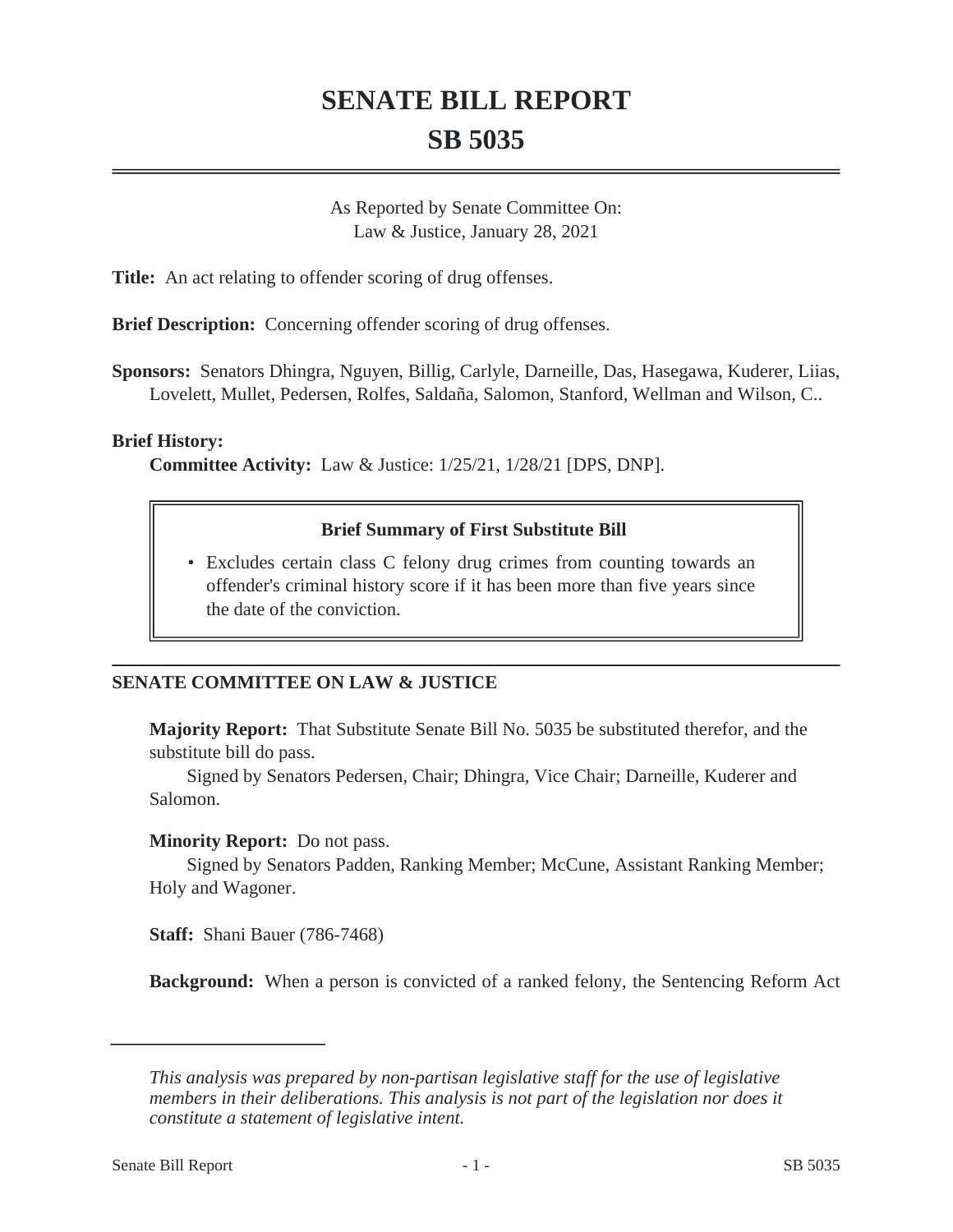(SRA) applies and determines a specific sentence range within the statutory maximum. Sentences for felony offenses are determined by reference to a sentencing grid. The sentencing grid provides a standard range of months for the sentence, based on both the severity—seriousness level —of the offense, and the convicted person's offender score, which is based on the offender's criminal history. The offender score may vary from zero to nine plus points depending on certain factors. Some crimes will wash-out over time. That is, if the offender has spent a given amount of time in the community without committing another crime, the conviction will no longer count towards the offender's score. For example:

- class A and sex prior felony convictions always count towards the offender score;
- class B felony convictions other than sex offenses do not count toward the offender score if the offender has spent ten consecutive years in the community without conviction of another crime;
- class C felony convictions other than sex offenses do not count toward the offender score if the offender has spent five consecutive years in the community without conviction of another crime; and
- serious traffic convictions do not count toward the offender score if the offender has spent five years in the community without conviction of another crime.

Under the Uniform Controlled Substances Act (act), controlled substances are defined as a drug, substance, or immediate precursor included in schedules I through V as set forth in federal or state laws, or federal or state board of pharmacy rules. The schedule a substance is placed in depends on its potential for abuse, whether there is a currently accepted medical use in treatment, and the safety substances and risk for dependence, as determined by the Pharmacy Quality Assurance Commission. Substances in schedule I are the most tightly controlled, while those in schedule V are the least tightly controlled. It is unlawful for any person to possess a controlled substance unless the substance was obtained directly from, or pursuant to, a valid prescription or order of a practitioner while acting in the course of the practitioner's professional practice, or except as otherwise authorized by the act. It is also unlawful to manufacture or deliver a controlled substance except as authorized by the act. A violation of the prohibitions is generally punishable as a class C felony.

**Summary of Bill (First Substitute):** A conviction, (1) under RCW 69.50.4013 for simple possession or solicitation, conspiracy, or attempt to possess a controlled substance; or (2) under RCW 9A.28.020 through 9A.28.040 for the crime of solicitation, conspiracy, or attempt to deliver a controlled substance may not be included in an offender's criminal history score if it has been more than five years since the date of entry of the judgment and sentence.

# **EFFECT OF CHANGES MADE BY LAW & JUSTICE COMMITTEE (First Substitute):**

The drug crimes that will wash out after five years are narrowed to only include simple possession; solicitation, conspiracy, or attempt to possess; or solicitation, conspiracy, or